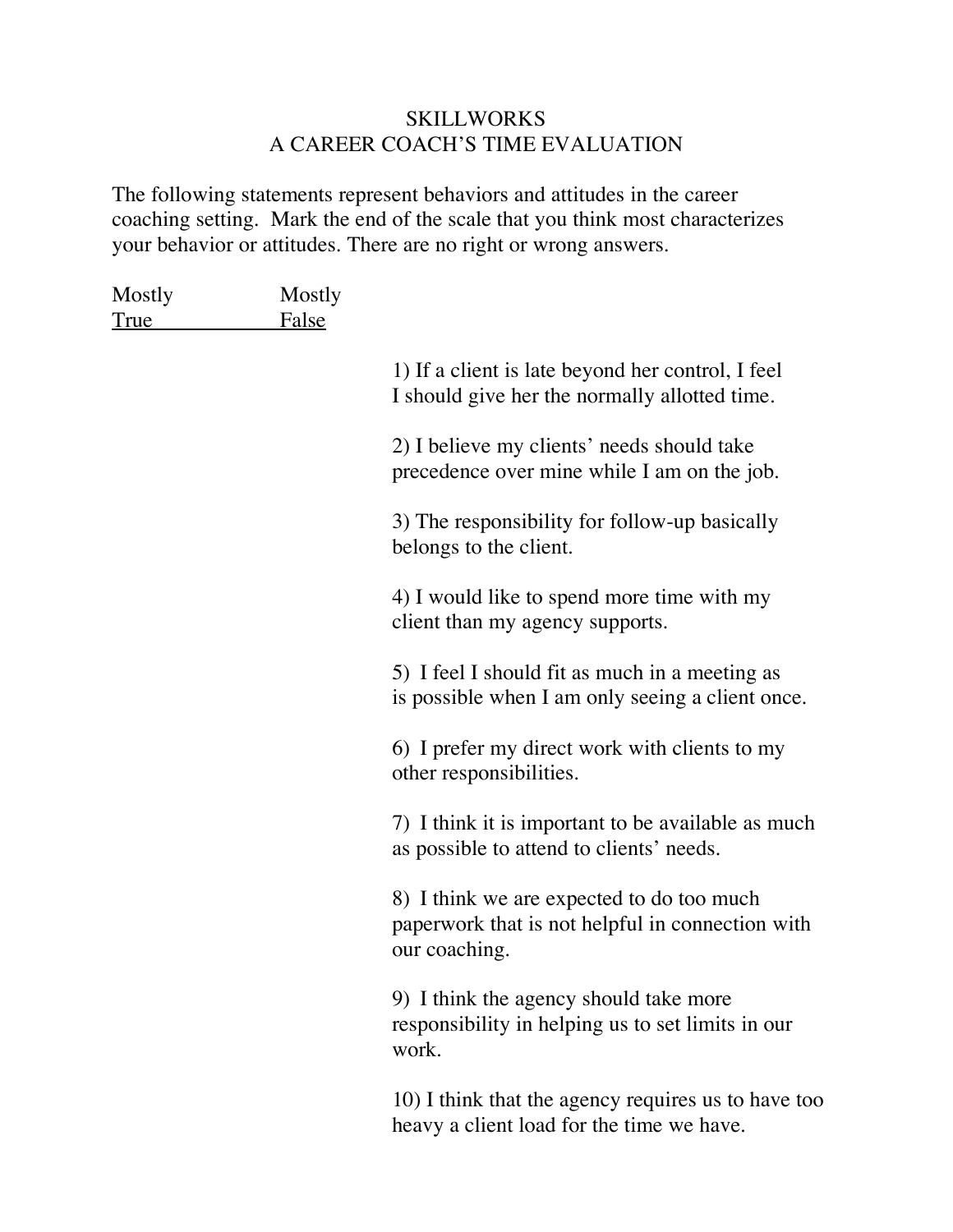## **SKILLWORKS** A CAREER COACH'S TIME EVALUATION (Page 2)

| Mostly<br><u>True</u> | Mostly<br><b>False</b> |                                                                                                                                                   |
|-----------------------|------------------------|---------------------------------------------------------------------------------------------------------------------------------------------------|
|                       |                        | 11) The only thing that feels like "real work" is<br>helping the clients directly.                                                                |
|                       |                        | 12) I think it is the counselor's responsibility to<br>find the time to keep up with the latest career<br>trends and career-related information.  |
|                       |                        | 13) I put off the record keeping connected with my<br>career coaching, such as progress notes, statistics,<br>and action planning.                |
|                       |                        | 14) If I am not meeting with a client, I will generally<br>respond to other clients at any time.                                                  |
|                       |                        | 15) If a client drops by, I generally take the time to<br>speak to them even if I am involved in other work.                                      |
|                       |                        | 16) I do not keep track of the time I spend with clients,<br>whether it is meeting with them or doing<br>research for them.                       |
|                       |                        | 17) I am a real perfectionist at work.                                                                                                            |
|                       |                        | 18) I often tend to work late, take work home,<br>or work on weekends.                                                                            |
|                       |                        | 19) I often find myself thinking about clients'<br>problems outside of work.                                                                      |
|                       |                        | 20) When a client brings up critical issues at the end<br>of our meeting, I generally extend the time if I do<br>not have another client waiting. |